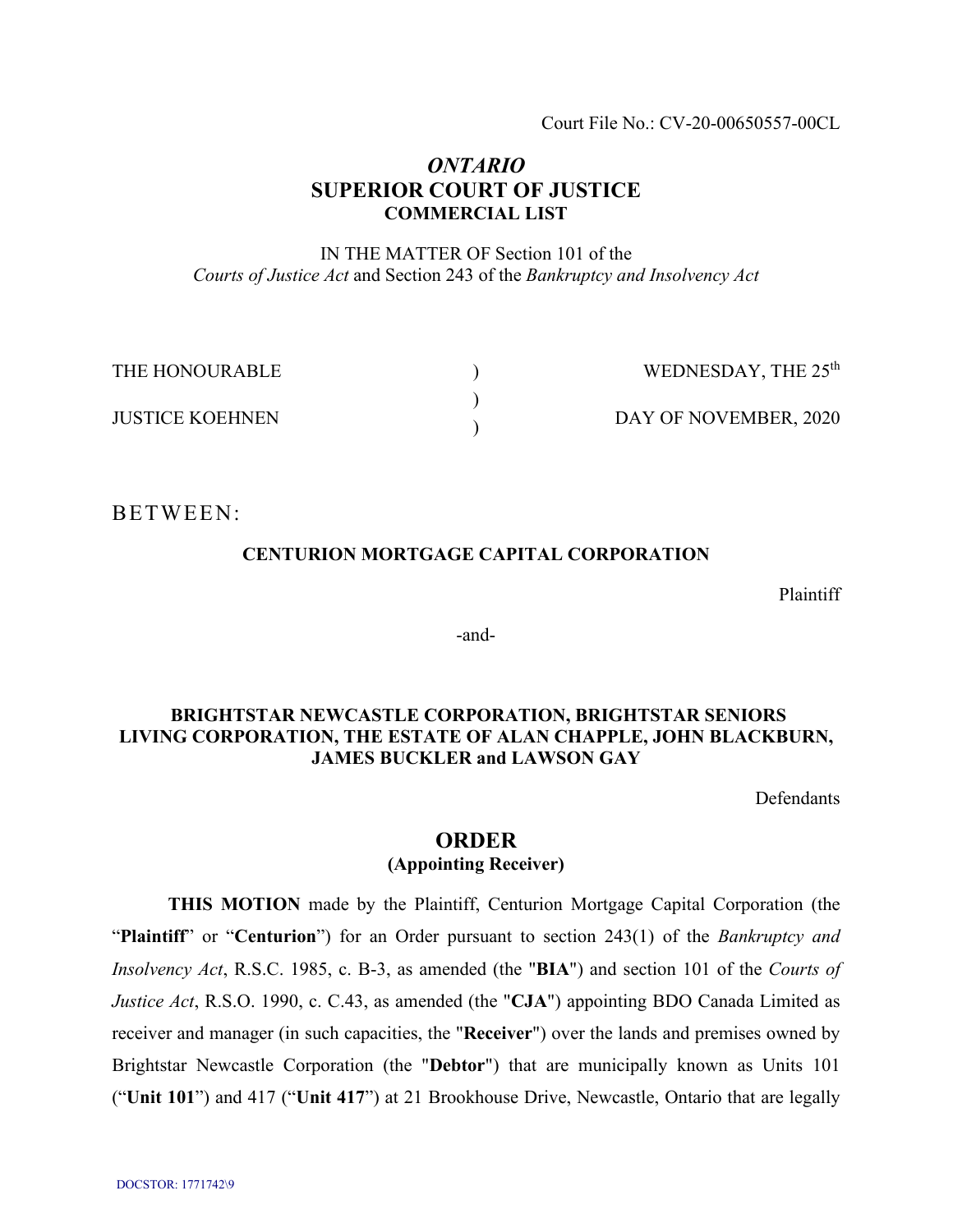described in Schedule "A" (the "**Properties**"), among other things, was heard this day by way of video-conference as a result of the Covid-19 Pandemic.

**ON READING** the Notice of Motion of the Plaintiff, the affidavit of Ryan Buzzell sworn November 13, 2020 and the Exhibits thereto, and on hearing the submissions of counsel for the Plaintiff, and such other parties as were present, no one else appearing although duly served as appears from the Notice of Motion of the Plaintiff, and on reading the consent of BDO Canada Limited and of the Defendants for BDO Canada Limited to act as the Receiver,

# **SERVICE**

1. **THIS COURT ORDERS** that the time for service of the Notice of Motion and the Motion Record is hereby abridged and validated so that this motion is properly returnable today and hereby dispenses with further service thereof.

## **APPOINTMENT**

2. **THIS COURT ORDERS** that pursuant to section 243(1) of the BIA and section 101 of the CJA, BDO Canada Limited ("**BDO**") is hereby appointed Receiver without security, of the Properties, including any assets acquired for, or used in relation to the Properties, or any proceeds resulting therefrom (collectively with the Properties, the "**Property**") save and except BDO shall not be appointed as Receiver in respect of the funds held, in trust, (the "**Escrowed Funds**") by the law firm of Schneider Ruggiero Spencer Milburn LLP (the "**Escrow Agent**") pursuant to the agreements between the Debtor, Centurion, and The Guarantee Company of North America ("**GCNA**"), including without limitation, those trust funds held pursuant to the Omnibus Agreement dated November 1, 2019 (the "**Escrow Agreement**").

## **RECEIVER'S POWERS**

3. **THIS COURT ORDERS** that the Receiver is hereby empowered and authorized, but not obligated, to act at once in respect of the Property and, without in any way limiting the generality of the foregoing, the Receiver is hereby expressly empowered and authorized to do any of the following where the Receiver considers it necessary or desirable: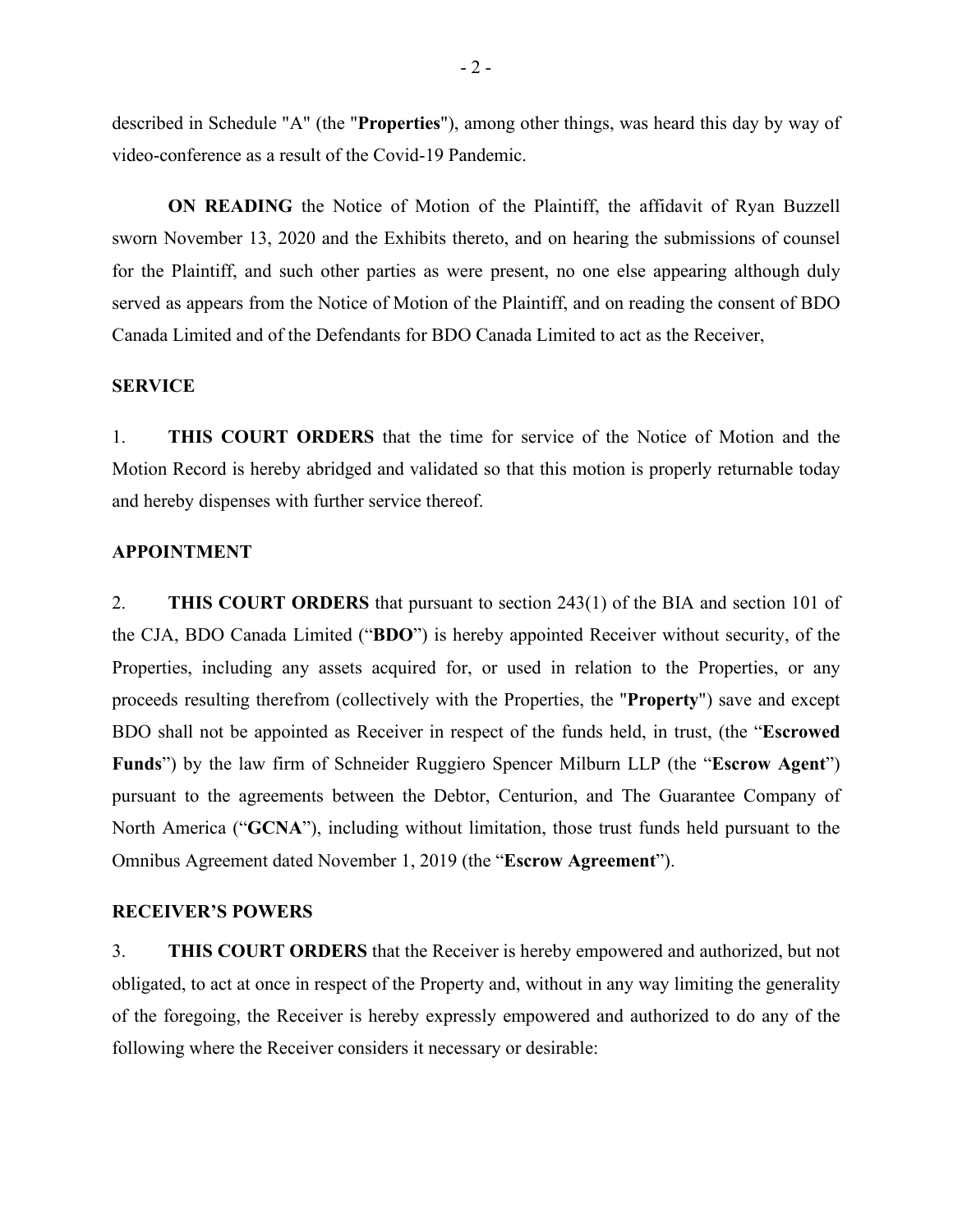- a. to take possession of and exercise control over the Property and any and all proceeds, receipts and disbursements arising out of or from the Property;
- b. to receive, preserve, and protect the Property, or any part or parts thereof, including, but not limited to, the changing of locks and security codes, the relocating of Property to safeguard it, the engaging of independent security personnel, the taking of physical inventories and the placement of such insurance coverage as may be necessary or desirable;
- c. to terminate any lease and/or agreement of purchase and sale in respect of the Properties, as applicable, with the approval of this Court;
- d. to engage consultants, appraisers, agents, experts, auditors, accountants, managers, counsel and such other persons from time to time and on whatever basis, including on a temporary basis, to assist with the exercise of the Receiver's powers and duties, including without limitation those conferred by this Order;
- e. to purchase or lease such machinery, equipment, inventories, supplies, premises or other assets to continue the business of the Property or any part or parts thereof;
- f. to receive and collect all monies and accounts now owed or hereafter owing to the Debtor in respect of the Property and to exercise all remedies of the Debtor in respect of the Properties in collecting such monies, including, without limitation, to enforce any security held by the Debtor in respect of the Property, save and except the Receiver shall have no right to receive or collect the Escrowed Funds;
- g. to settle, extend or compromise any indebtedness owing to the Debtor in respect of the Property;
- h. to execute, assign, issue and endorse documents of whatever nature in respect of any of the Property, whether in the Receiver's name or in the name and on behalf of the Debtor, for any purpose pursuant to this Order;
- i. to undertake environmental assessments of the Property;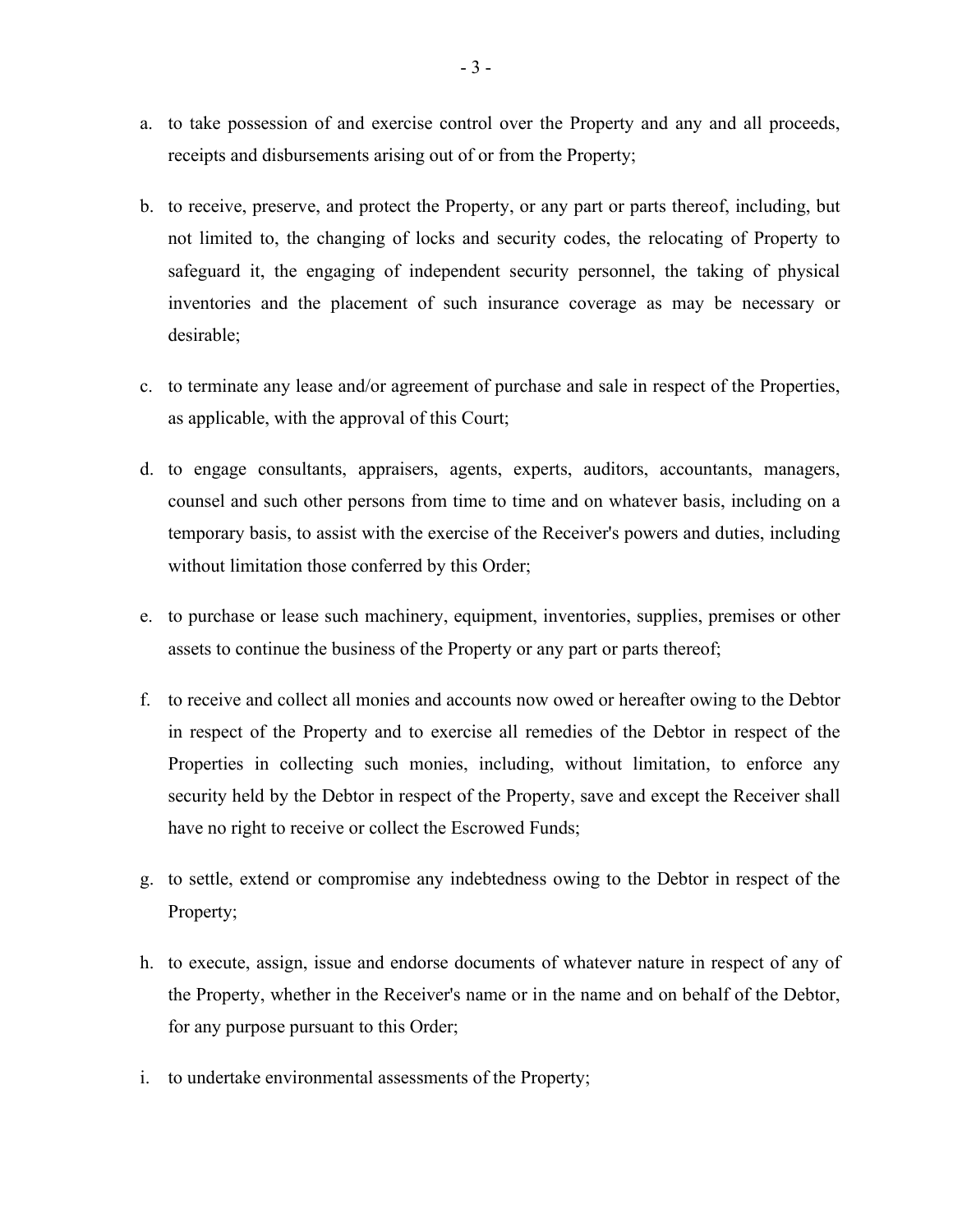- j. to initiate, prosecute and continue the prosecution of any and all proceedings and to defend all proceedings now pending or hereafter instituted with respect to the Debtor in respect of the Property, the Property or the Receiver, and to settle or compromise any such proceedings. The authority hereby conveyed shall extend to such appeals or applications for judicial review in respect of any order or judgment pronounced in any such proceeding;
- k. to market any or all of the Property, including advertising and soliciting offers in respect of the Property or any part or parts thereof and negotiating such terms and conditions of sale as the Receiver in its discretion may deem appropriate;
- l. to sell, convey, transfer, lease or assign the Property or any part or parts thereof out of the ordinary course of business,
	- (i) without the approval of this Court in respect of any transaction not exceeding \$50,000.00, provided that the aggregate consideration for all such transactions does not exceed \$250,000.00; and
	- (ii) with the approval of this Court in respect of any transaction in which the purchase price or the aggregate purchase price exceeds the applicable amount set out in the preceding clause;

and in each such case notice under subsection 63(4) of the Ontario *Personal Property Security Act*, or section 31 of the Ontario *Mortgages*  Act, as the case may be, shall not be required;.

- m. to apply for any vesting order or other orders necessary to convey the Properties or any part or parts thereof to a purchaser or purchasers thereof, free and clear of any liens or encumbrances affecting such Property;
- n. to report to, meet with and discuss with such affected Persons (as defined below) as the Receiver deems appropriate on all matters relating to the Property and the receivership, and to share information, subject to such terms as to confidentiality as the Receiver deems advisable;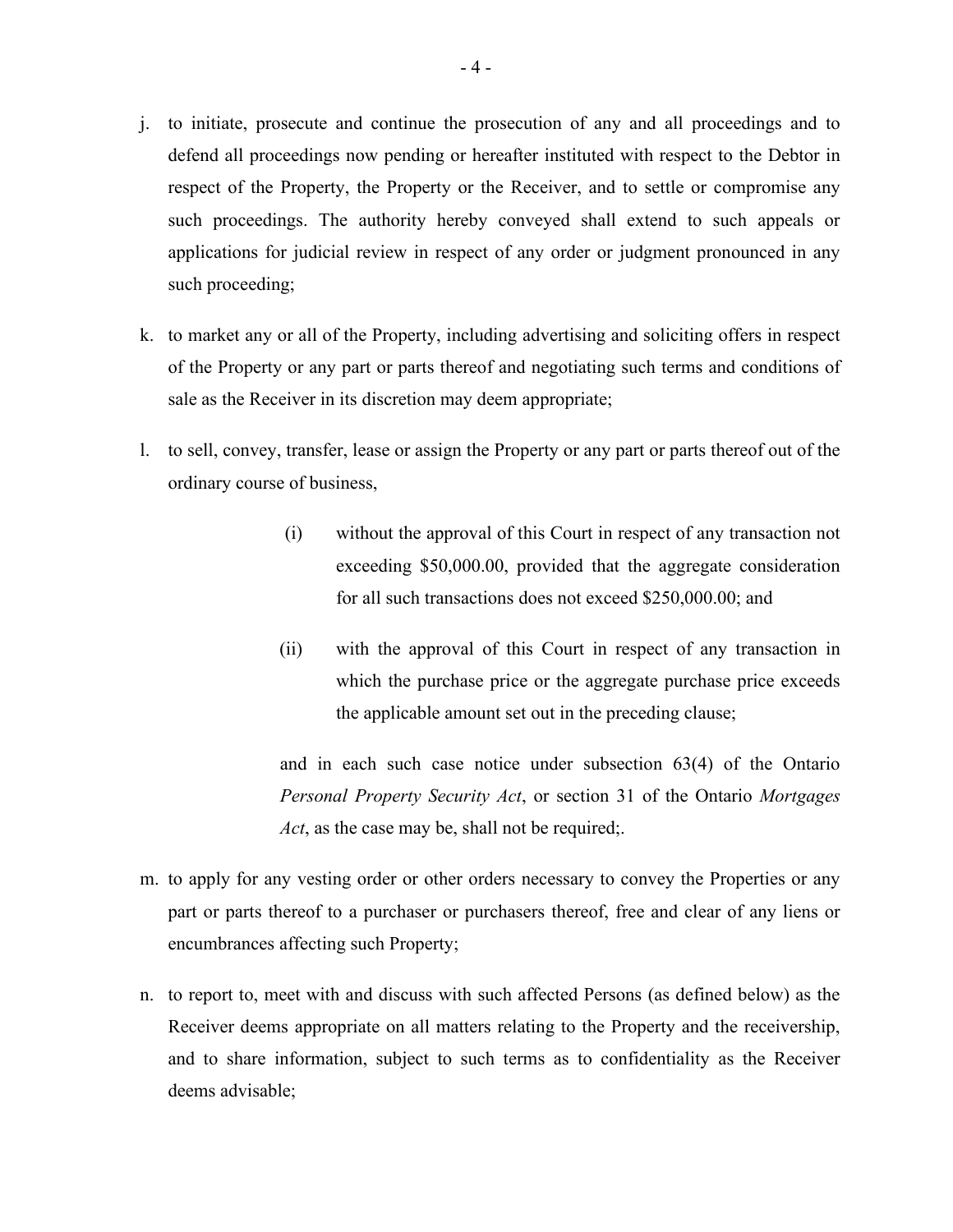- o. to register a copy of this Order and any other Orders in respect of the Property against title to any of the Properties;
- p. to apply for any permits, licences, approvals or permissions as may be required by any governmental authority and any renewals thereof for and on behalf of and, if thought desirable by the Receiver, in the name of the Debtor in respect of the Property;
- q. to enter into agreements with any trustee in bankruptcy appointed in respect of the Debtor, including, without limiting the generality of the foregoing, the ability to enter into occupation agreements for any property owned or leased by the Debtor;
- r. to exercise any shareholder, partnership, joint venture or other rights which the Debtor may have in respect of the Property; and
- s. to take any steps reasonably incidental to the exercise of these powers or the performance of any statutory obligations.
- t. and in each case where the Receiver takes any such actions or steps, it shall be exclusively authorized and empowered to do so, to the exclusion of all other Persons (as defined below), including the Debtor, and without interference from any other Person.

# **DUTY TO PROVIDE ACCESS AND CO-OPERATION TO THE RECEIVER**

4. **THIS COURT ORDERS** that (i) the Debtor, (ii) all of its current and former directors, officers, employees, agents, accountants, legal counsel and shareholders, and all other persons acting on its instructions or behalf, and (iii) all other individuals, firms, corporations, governmental bodies or agencies, or other entities having notice of this Order (all of the foregoing, collectively, being "Persons" and each being a "Person") shall forthwith advise the Receiver of the existence of any Property in such Person's possession or control, shall grant immediate and continued access to the Property to the Receiver, and shall deliver all such Property to the Receiver upon the Receiver's request. Notwithstanding the foregoing, none of the parties to the Escrow Agreement shall be required to grant to the Receiver access to the Escrowed Funds, nor shall GCNA or Centurion be required to advise the Receiver or grant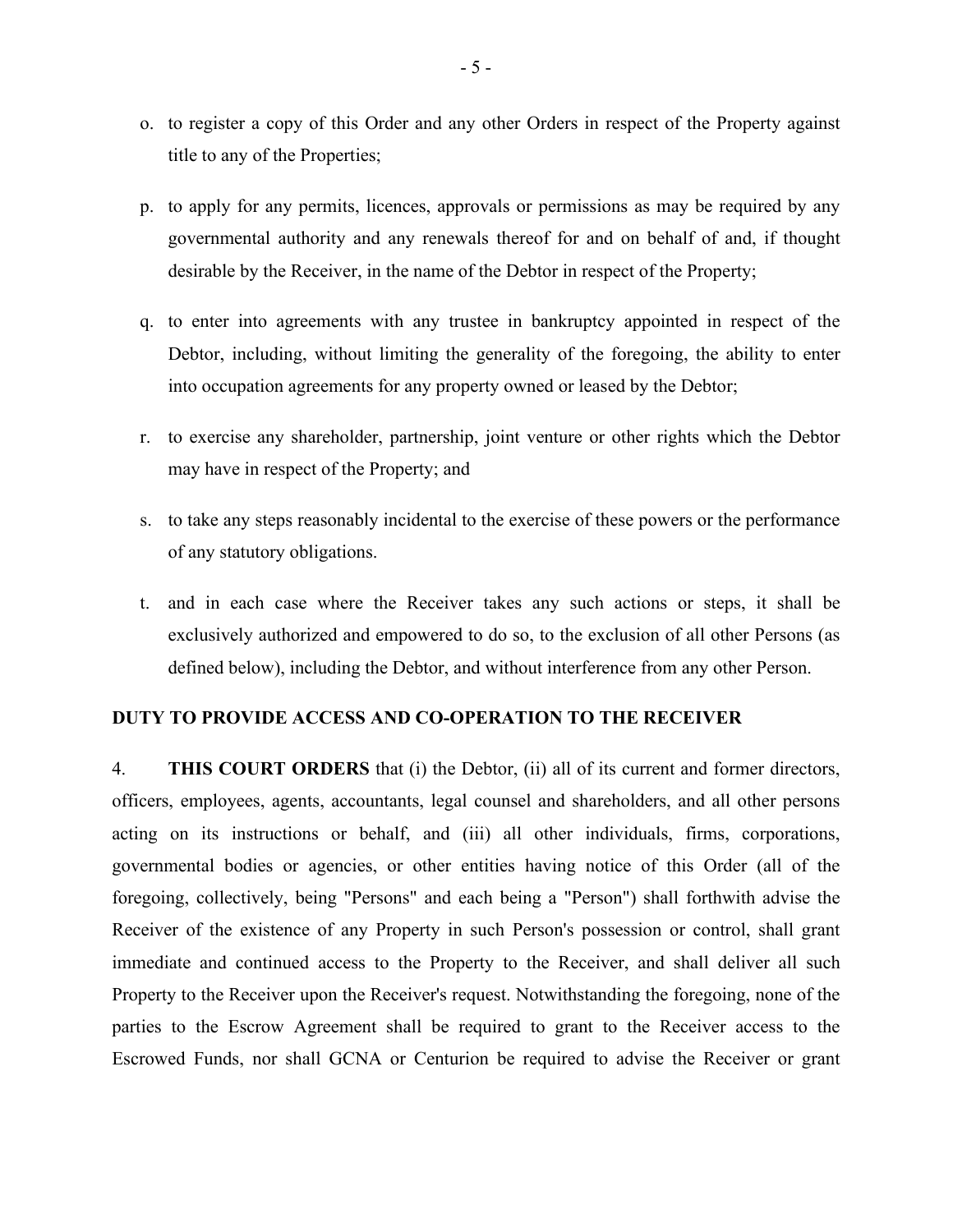access to the Receiver with regard to any information or documentation that is the subject matter of a dispute between Centurion and GCNA as to the priority to the Escrowed Funds.

5. **THIS COURT ORDERS** that all Persons shall forthwith advise the Receiver of the existence of any books, documents, securities, contracts, orders, corporate and accounting records, and any other papers, records and information of any kind related to the Property, and any computer programs, computer tapes, computer disks, or other data storage media containing any such information (the foregoing, collectively, the "Records") in that Person's possession or control, and shall provide to the Receiver or permit the Receiver to make, retain and take away copies thereof and grant to the Receiver unfettered access to and use of accounting, computer, software and physical facilities relating thereto, provided however that nothing in this paragraph 5 or in paragraph 6 of this Order shall require the delivery of Records, or the granting of access to Records, which may not be disclosed or provided to the Receiver due to the privilege attaching to solicitor-client communication or due to statutory provisions prohibiting such disclosure. Notwithstanding the foregoing, GCNA or Centurion shall not be required to advise the Receiver or grant to the Receiver access to, or use of any information, documentation, or Records that is the subject matter of a dispute between Centurion and GCNA as to the priority to the Escrowed Funds.

6. **THIS COURT ORDERS** that if any Records are stored or otherwise contained on a computer or other electronic system of information storage, whether by independent service provider or otherwise, all Persons in possession or control of such Records shall forthwith give unfettered access to the Receiver for the purpose of allowing the Receiver to recover and fully copy all of the information contained therein whether by way of printing the information onto paper or making copies of computer disks or such other manner of retrieving and copying the information as the Receiver in its discretion deems expedient, and shall not alter, erase or destroy any Records without the prior written consent of the Receiver. Further, for the purposes of this paragraph, all Persons shall provide the Receiver with all such assistance in gaining immediate access to the information in the Records as the Receiver may in its discretion require including providing the Receiver with instructions on the use of any computer or other system and providing the Receiver with any and all access codes, account names and account numbers that may be required to gain access to the information. Notwithstanding the foregoing, GCNA or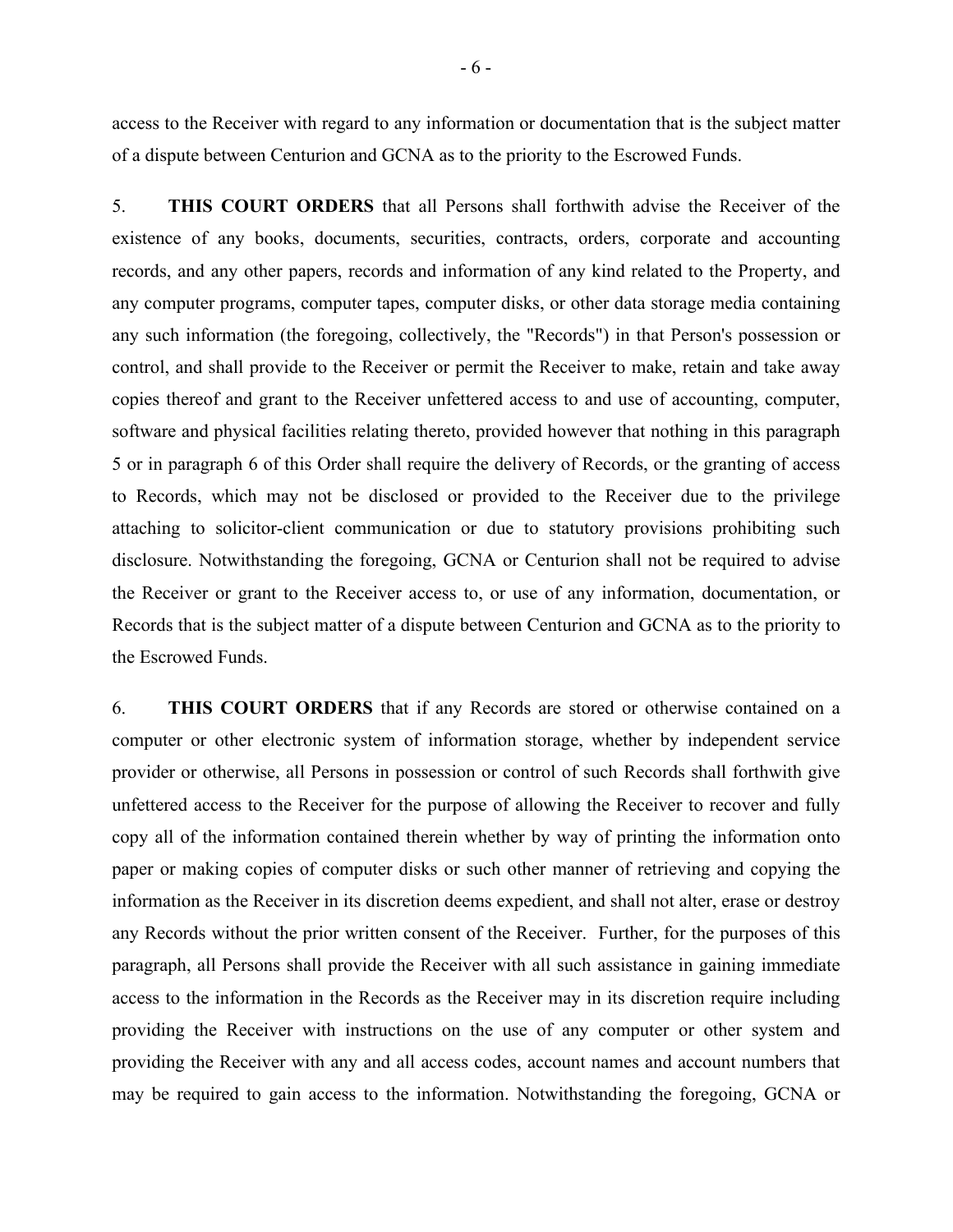Centurion shall not be required to grant access to the Receiver for the purpose of allowing the Receiver to copy any information, documentation, or Records that is the subject matter of a dispute between Centurion and GCNA as to the priority to the Escrowed Funds.

## **NO PROCEEDINGS AGAINST THE RECEIVER**

7. **THIS COURT ORDERS** that no proceeding or enforcement process in any court or tribunal (each, a "**Proceeding**"), shall be commenced or continued against the Receiver except with the written consent of the Receiver or with leave of this Court.

# **NO PROCEEDINGS AGAINST THE DEBTOR OR THE PROPERTY**

8. **THIS COURT ORDERS** that no Proceeding against or in respect of the Property shall be commenced or continued except with the written consent of the Receiver or with leave of this Court and any and all Proceedings currently under way against or in respect of the Property are hereby stayed and suspended pending further Order of this Court.

# **NO EXERCISE OF RIGHTS OR REMEDIES**

9. **THIS COURT ORDERS** that all rights and remedies against the Receiver, or affecting the Property, are hereby stayed and suspended except with the written consent of the Receiver or leave of this Court, provided however that this stay and suspension does not apply in respect of any "eligible financial contract" as defined in the BIA, and further provided that nothing in this paragraph shall (i) empower the Receiver or the Debtor to carry on any business which the Debtor is not lawfully entitled to carry on, (ii) exempt the Receiver or the Debtor from compliance with statutory or regulatory provisions relating to health, safety or the environment, (iii) prevent the filing of any registration to preserve or perfect a security interest, or (iv) prevent the registration of a claim for lien.

# **NO INTERFERENCE WITH THE RECEIVER**

10. **THIS COURT ORDERS** that no Person shall discontinue, fail to honour, alter, interfere with, repudiate, terminate or cease to perform any right, renewal right, contract, agreement, licence or permit in favour of or held by the Debtor, without written consent of the Receiver or leave of this Court.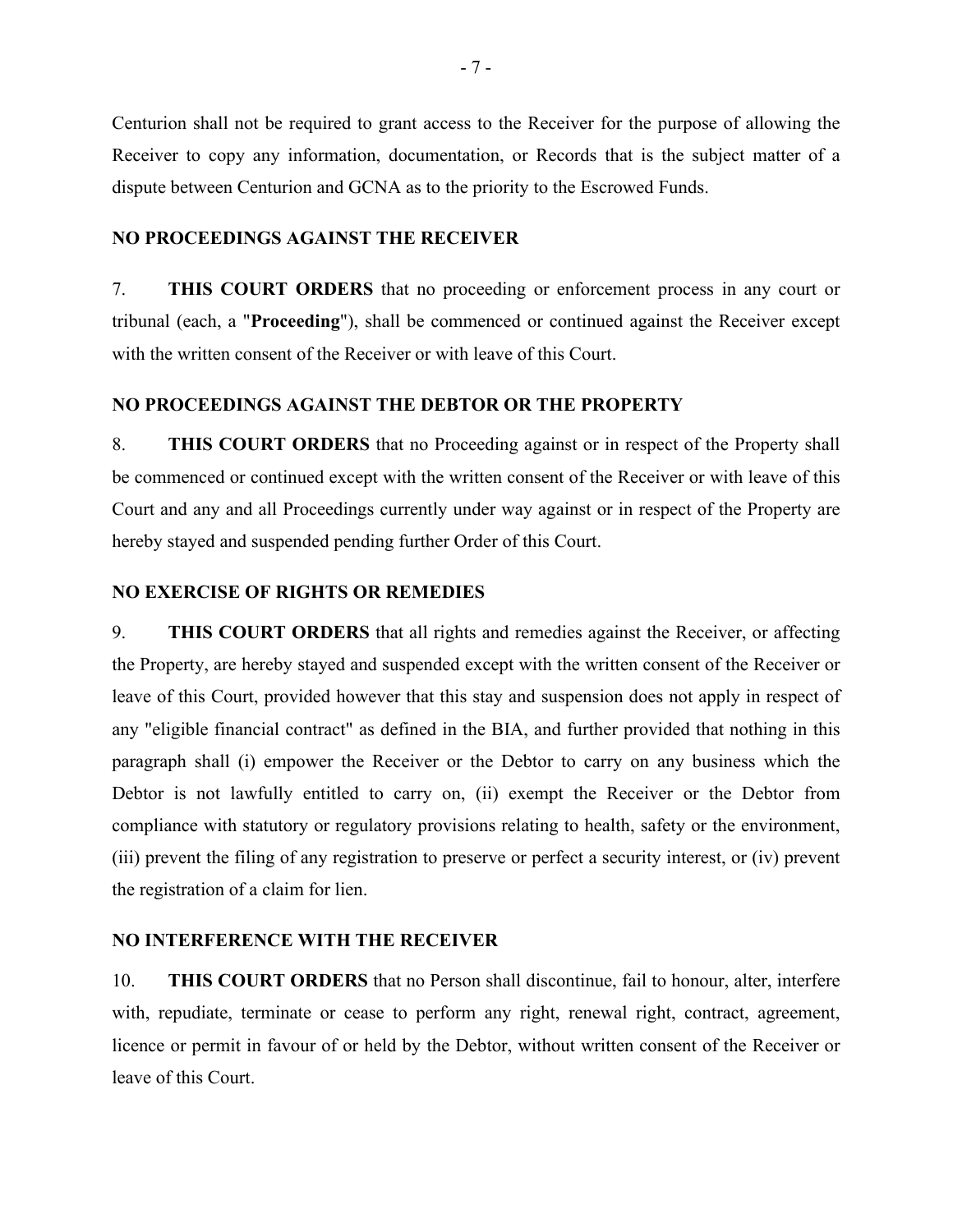## **CONTINUATION OF SERVICES**

11. **THIS COURT ORDERS** that all Persons having oral or written agreements with the Debtor in respect of the Properties or statutory or regulatory mandates for the supply of goods and/or services, including without limitation, all computer software, communication and other data services, centralized banking services, payroll services, insurance, transportation services, utility or other services to the Debtor in respect of the Properties are hereby restrained until further Order of this Court from discontinuing, altering, interfering with or terminating the supply of such goods or services as may be required by the Receiver, and that the Receiver shall be entitled to the continued use of the Debtor's current telephone numbers, facsimile numbers, internet addresses and domain names in respect of the Properties, provided in each case that the normal prices or charges for all such goods or services received after the date of this Order are paid by the Receiver in accordance with normal payment practices of the Debtor or such other practices as may be agreed upon by the supplier or service provider and the Receiver, or as may be ordered by this Court.

# **RECEIVER TO HOLD FUNDS**

12. **THIS COURT ORDERS** that all funds, monies, cheques, instruments, and other forms of payments received or collected by the Receiver from and after the making of this Order from any source whatsoever, including without limitation the sale of all or any of the Property and the collection of any accounts receivable in whole or in part, whether in existence on the date of this Order or hereafter coming into existence, shall be deposited into one or more new accounts to be opened by the Receiver (the "Post Receivership Accounts") and the monies standing to the credit of such Post Receivership Accounts from time to time, net of any disbursements provided for herein, shall be held by the Receiver to be paid in accordance with the terms of this Order or any further Order of this Court.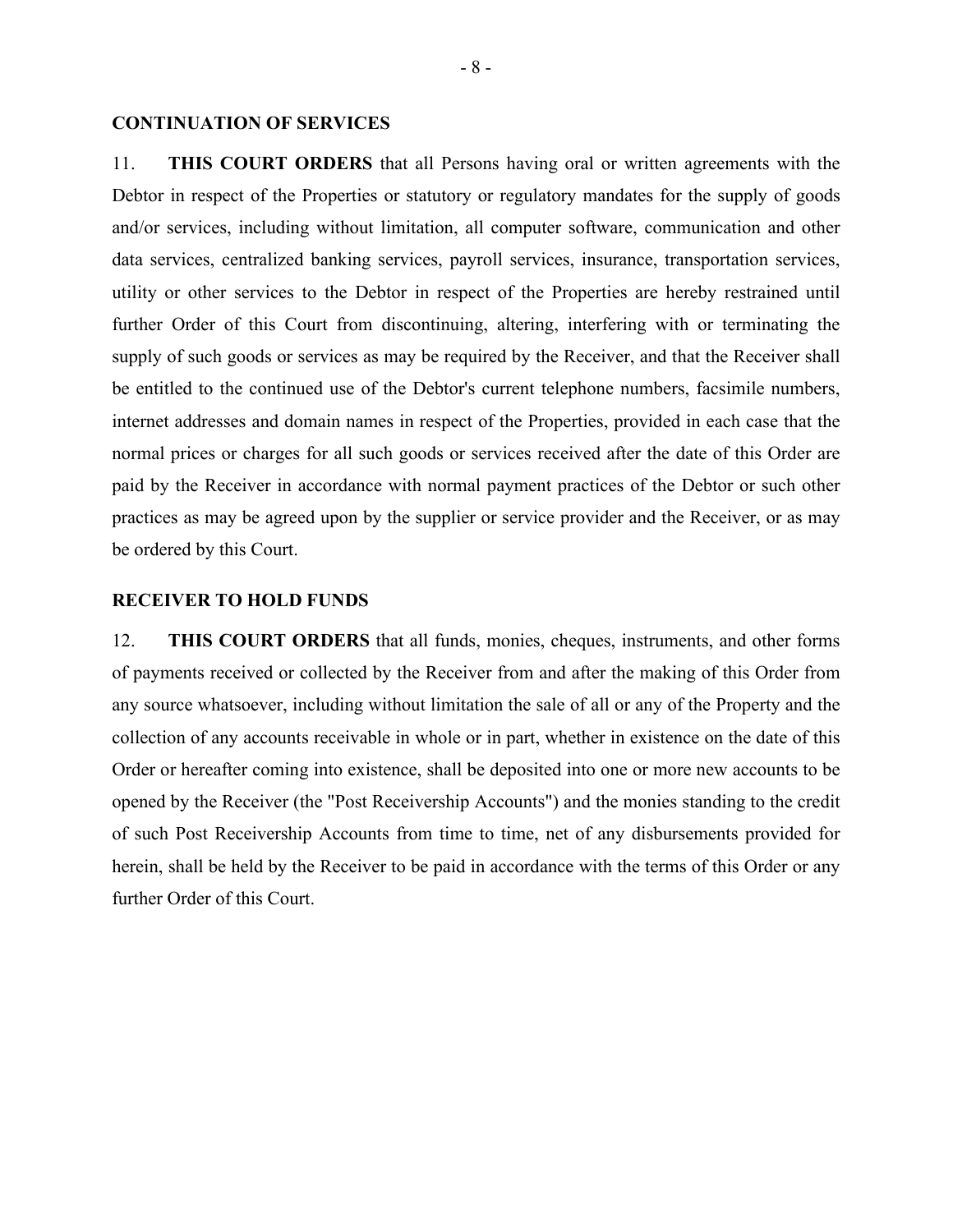#### **EMPLOYEES**

13. **THIS COURT ORDERS** that all employees of the Debtor shall remain the employees of the Debtor until such time as the Receiver, on the Debtor's behalf, may terminate the employment of such employees. The Receiver shall not be liable for any employee-related liabilities, including any successor employer liabilities as provided for in section 14.06(1.2) of the BIA, other than such amounts as the Receiver may specifically agree in writing to pay, or in respect of its obligations under sections 81.4(5) or 81.6(3) of the BIA or under the *Wage Earner Protection Program Act*.

#### **PIPEDA**

14. **THIS COURT ORDERS** that, pursuant to clause 7(3)(c) of the Canada *Personal Information Protection and Electronic Documents Act*, the Receiver shall disclose personal information of identifiable individuals to prospective purchasers or bidders for the Property and to their advisors, but only to the extent desirable or required to negotiate and attempt to complete one or more sales of the Property (each, a "**Sale**"). Each prospective purchaser or bidder to whom such personal information is disclosed shall maintain and protect the privacy of such information and limit the use of such information to its evaluation of the Sale, and if it does not complete a Sale, shall return all such information to the Receiver, or in the alternative destroy all such information. The purchaser of any Property shall be entitled to continue to use the personal information provided to it, and related to said one or more of the Properties and Property purchased, in a manner which is in all material respects identical to the prior use of such information by the Debtor in respect of the Properties, and shall return all other personal information to the Receiver, or ensure that all other personal information is destroyed.

#### **LIMITATION ON ENVIRONMENTAL LIABILITIES**

15. **THIS COURT ORDERS** that nothing herein contained shall require the Receiver to occupy or to take control, care, charge, possession or management (separately and/or collectively, "Possession") of any of the Property that might be environmentally contaminated, might be a pollutant or a contaminant, or might cause or contribute to a spill, discharge, release or deposit of a substance contrary to any federal, provincial or other law respecting the protection, conservation, enhancement, remediation or rehabilitation of the environment or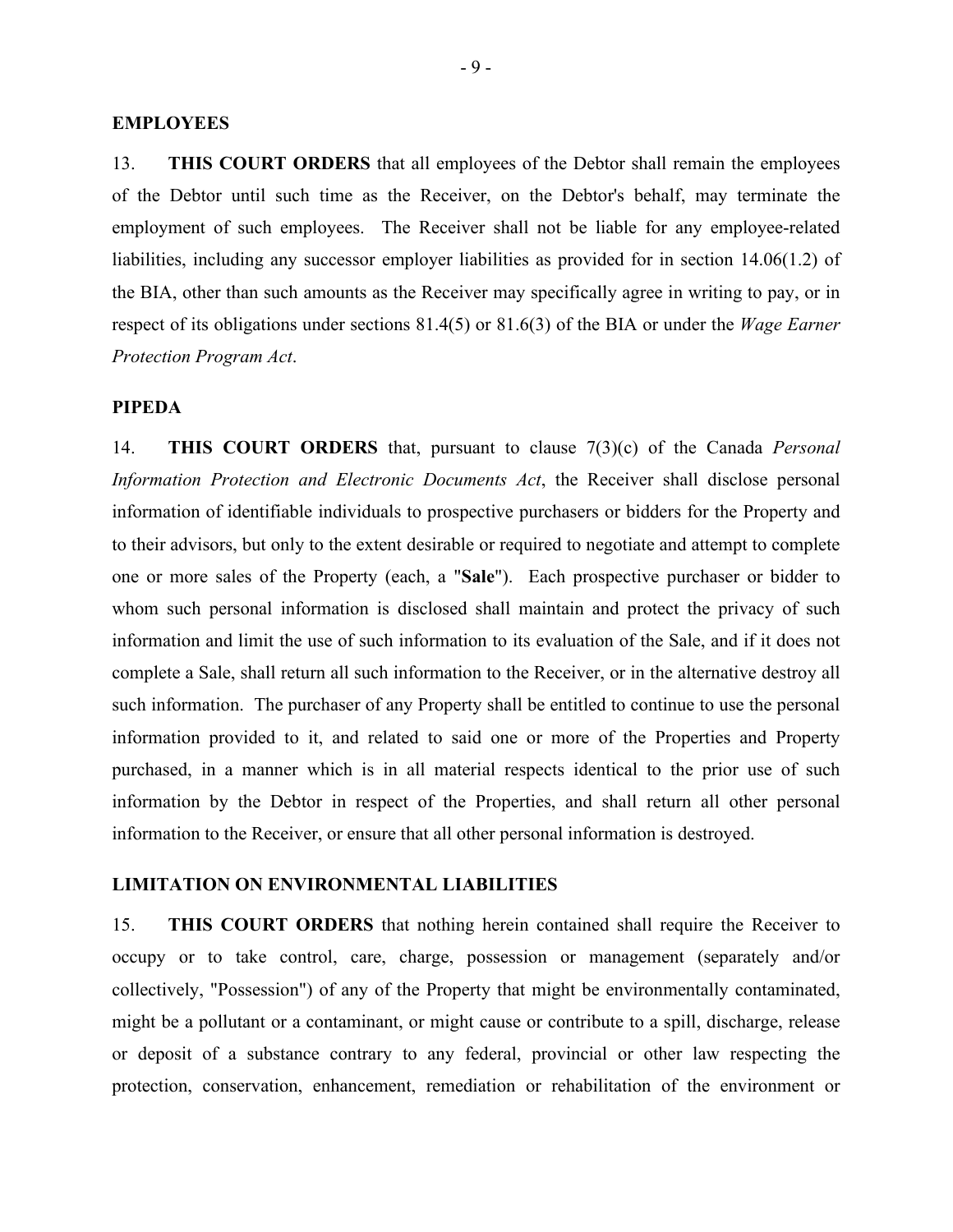relating to the disposal of waste or other contamination including, without limitation, the *Canadian Environmental Protection Act*, the Ontario *Environmental Protection Act*, the *Ontario Water Resources Act*, or the Ontario *Occupational Health and Safety Act* and regulations thereunder (the "Environmental Legislation"), provided however that nothing herein shall exempt the Receiver from any duty to report or make disclosure imposed by applicable Environmental Legislation. The Receiver shall not, as a result of this Order or anything done in pursuance of the Receiver's duties and powers under this Order, be deemed to be in Possession of any of the Property within the meaning of any Environmental Legislation, unless it is actually in possession.

#### **LIMITATION ON THE RECEIVER'S LIABILITY**

16. **THIS COURT ORDERS** that the Receiver shall incur no liability or obligation as a result of its appointment or the carrying out the provisions of this Order, save and except for any gross negligence or wilful misconduct on its part, or in respect of its obligations under sections 81.4(5) or 81.6(3) of the BIA or under the *Wage Earner Protection Program Act*. Nothing in this Order shall derogate from the protections afforded the Receiver by section 14.06 of the BIA or by any other applicable legislation.

#### **RECEIVER'S ACCOUNTS**

17. **THIS COURT ORDERS** that the Receiver and counsel to the Receiver shall be paid their reasonable fees and disbursements, in each case at their standard rates and charges unless otherwise ordered by the Court on the passing of accounts, and that the Receiver and counsel to the Receiver shall be entitled to and are hereby granted a charge (the "**Receiver's Charge**") on the Property, as security for such fees and disbursements, both before and after the making of this Order in respect of these proceedings, and that the Receiver's Charge shall form a first charge on the Property in priority to all security interests, trusts, liens, charges and encumbrances, statutory or otherwise, in favour of any Person, but subject to sections 14.06(7), 81.4(4), and 81.6(2) of the BIA, save and except that the Receiver's Charge shall not attach to the Escrowed Funds.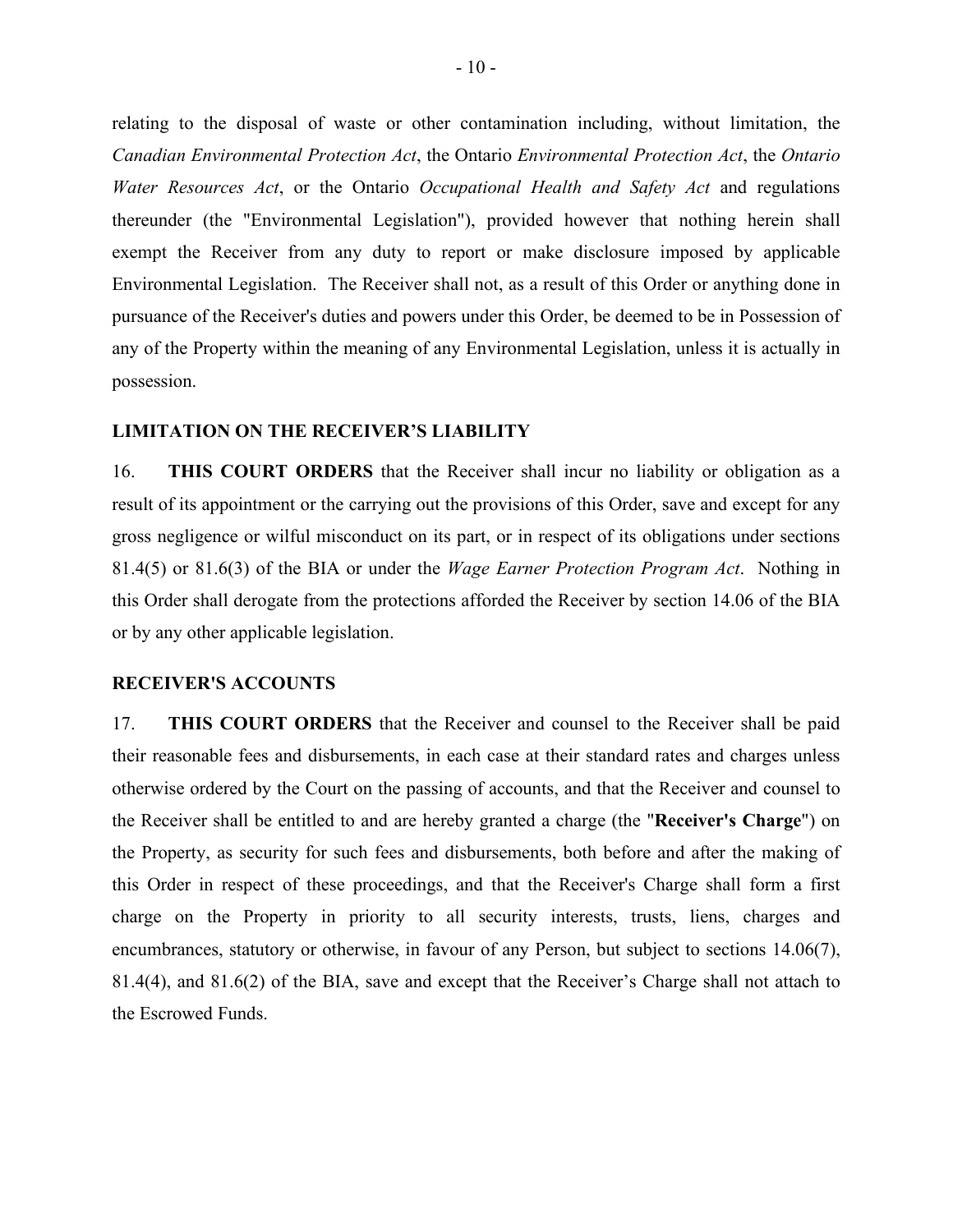18. **THIS COURT ORDERS** that the Receiver and its legal counsel shall pass its accounts from time to time, and for this purpose the accounts of the Receiver and its legal counsel are hereby referred to a judge of the Commercial List of the Ontario Superior Court of Justice.

19. **THIS COURT ORDERS** that prior to the passing of its accounts, the Receiver shall be at liberty from time to time to apply reasonable amounts, out of the monies in its hands, against its fees and disbursements, including legal fees and disbursements, incurred at the standard rates and charges of the Receiver or its counsel, and such amounts shall constitute advances against its remuneration and disbursements when and as approved by this Court.

#### **FUNDING OF THE RECEIVERSHIP**

20. **THIS COURT ORDERS** that the Receiver be at liberty and it is hereby empowered to borrow by way of a revolving credit or otherwise, such monies from time to time as it may consider necessary or desirable, provided that the outstanding principal amount does not exceed \$100,000.00 (or such greater amount as this Court may by further Order authorize) at any time, at such rate or rates of interest as it deems advisable for such period or periods of time as it may arrange, for the purpose of funding the exercise of the powers and duties conferred upon the Receiver by this Order, including interim expenditures. The whole of the Property shall be and is hereby charged by way of a fixed and specific charge (the "**Receiver's Borrowings Charge**") as security for the payment of the monies borrowed, together with interest and charges thereon, in priority to all security interests, trusts, liens, charges and encumbrances, statutory or otherwise, in favour of any Person, but subordinate in priority to the Receiver's Charge and the charges as set out in sections 14.06(7), 81.4(4), and 81.6(2) of the BIA, save and except that the Receiver's Borrowings Charge shall not attach to the Escrowed Funds.

21. **THIS COURT ORDERS** that neither the Receiver's Borrowings Charge nor any other security granted by the Receiver in connection with its borrowings under this Order shall be enforced without leave of this Court.

22. **THIS COURT ORDERS** that the Receiver is at liberty and authorized to issue certificates substantially in the form annexed as Schedule "B" hereto (the "**Receiver's Certificates**") for any amount borrowed by it pursuant to this Order.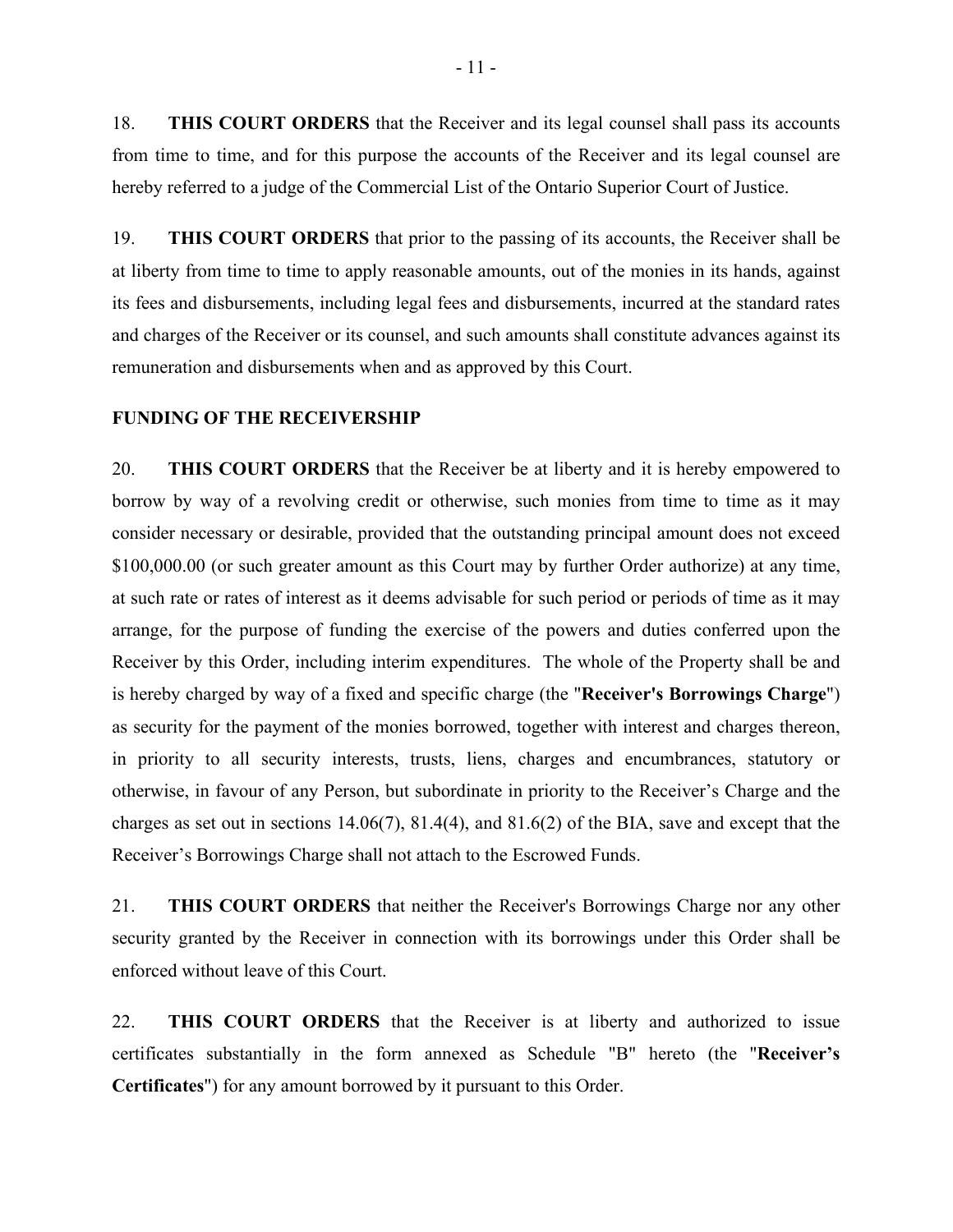23. **THIS COURT ORDERS** that the monies from time to time borrowed by the Receiver pursuant to this Order or any further order of this Court and any and all Receiver's Certificates evidencing the same or any part thereof shall rank on a *pari passu* basis, unless otherwise agreed to by the holders of any prior issued Receiver's Certificates.

24. **THIS COURT ORDERS** that notwithstanding paragraphs 20-23 inclusive, and as alternate thereto, the Receiver is hereby authorized to borrow money to fund the exercise of its powers and duties hereunder by way of advances from the Plaintiff, which advances shall be secured by the Plaintiff's security on the Property (including without limitation the Mortgage as defined and attached as an exhibit to the Affidavit of Ryan Buzzell), with the same priority that may attach to such security.

# **SERVICE AND NOTICE**

25. **THIS COURT ORDERS** that the E-Service Protocol of the Commercial List (the "**Protocol**") is approved and adopted by reference herein and, in this proceeding, the service of documents made in accordance with the Protocol (which can be found on the Commercial List website at http://www.ontariocourts.ca/scj/practice-practice-directions/toronto/e-service[protocol/\)](http://www.ontariocourts.ca/scj/practice/practice-directions/toronto/e-service-protocol/) shall be valid and effective service. Subject to Rule 17.05 this Order shall constitute an order for substituted service pursuant to Rule 16.04 of the Rules of Civil Procedure. Subject to Rule 3.01(d) of the Rules of Civil Procedure and paragraph 21 of the Protocol, service of documents in accordance with the Protocol will be effective on transmission. This Court further orders that a Case Website shall be established in accordance with the Protocol with the following URL: [www.bdo.ca/en-ca/extranets/brightstar](http://www.bdo.ca/en-ca/extranets/brightstar)

26. **THIS COURT ORDERS** that if the service or distribution of documents in accordance with the Protocol is not practicable, the Receiver is at liberty to serve or distribute this Order, any other materials and orders in these proceedings, any notices or other correspondence, by forwarding true copies thereof by prepaid ordinary mail, courier, personal delivery or facsimile transmission to the Debtor's creditors or other interested parties at their respective addresses as last shown on the records of the Debtor and that any such service or distribution by courier, personal delivery or facsimile transmission shall be deemed to be received on the next business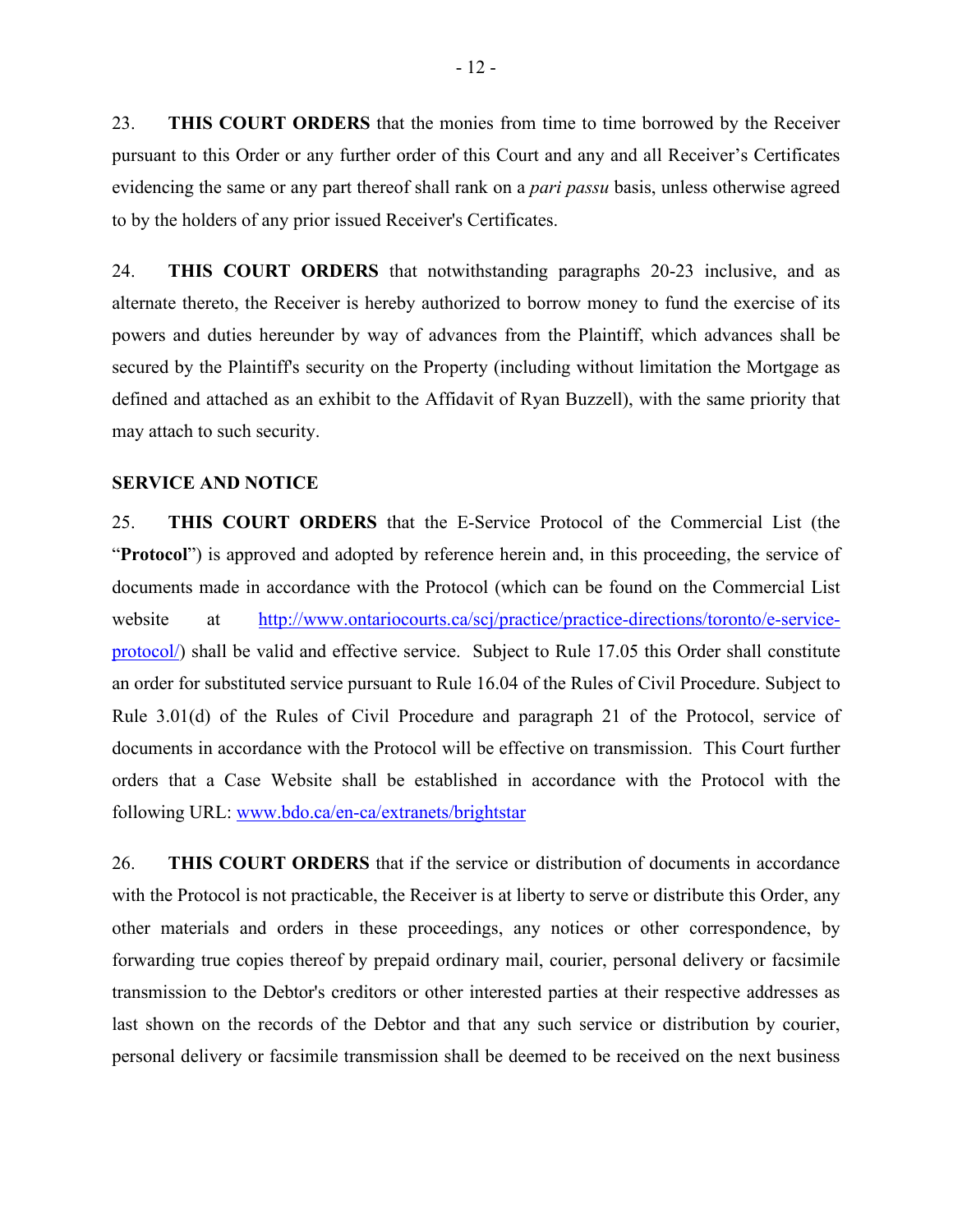day following the date of forwarding thereof, or if sent by ordinary mail, on the third business day after mailing.

# **RETENTION OF LAWYERS**

27. **THIS COURT ORDERS** that the Receiver may retain lawyers, including the Plaintiff's lawyers, to represent and advise the Receiver in connection with the exercise of the Receiver's powers and duties, including without limitation, those conferred by this Order. Such lawyers may be the lawyers for the Plaintiff herein, in respect of any aspect, where the Receiver is satisfied that there is no actual or potential conflict of interest.

# **GENERAL**

28. **THIS COURT ORDERS** that the Receiver may from time to time apply to this Court for advice and directions in the discharge of its powers and duties hereunder.

29. **THIS COURT ORDERS** that nothing in this Order shall prevent the Receiver from acting as a trustee in bankruptcy of the Debtor.

30. **THIS COURT HEREBY REQUESTS** the aid and recognition of any court, tribunal, regulatory or administrative body having jurisdiction in Canada or in the United States to give effect to this Order and to assist the Receiver and its agents in carrying out the terms of this Order. All courts, tribunals, regulatory and administrative bodies are hereby respectfully requested to make such orders and to provide such assistance to the Receiver, as an officer of this Court, as may be necessary or desirable to give effect to this Order or to assist the Receiver and its agents in carrying out the terms of this Order.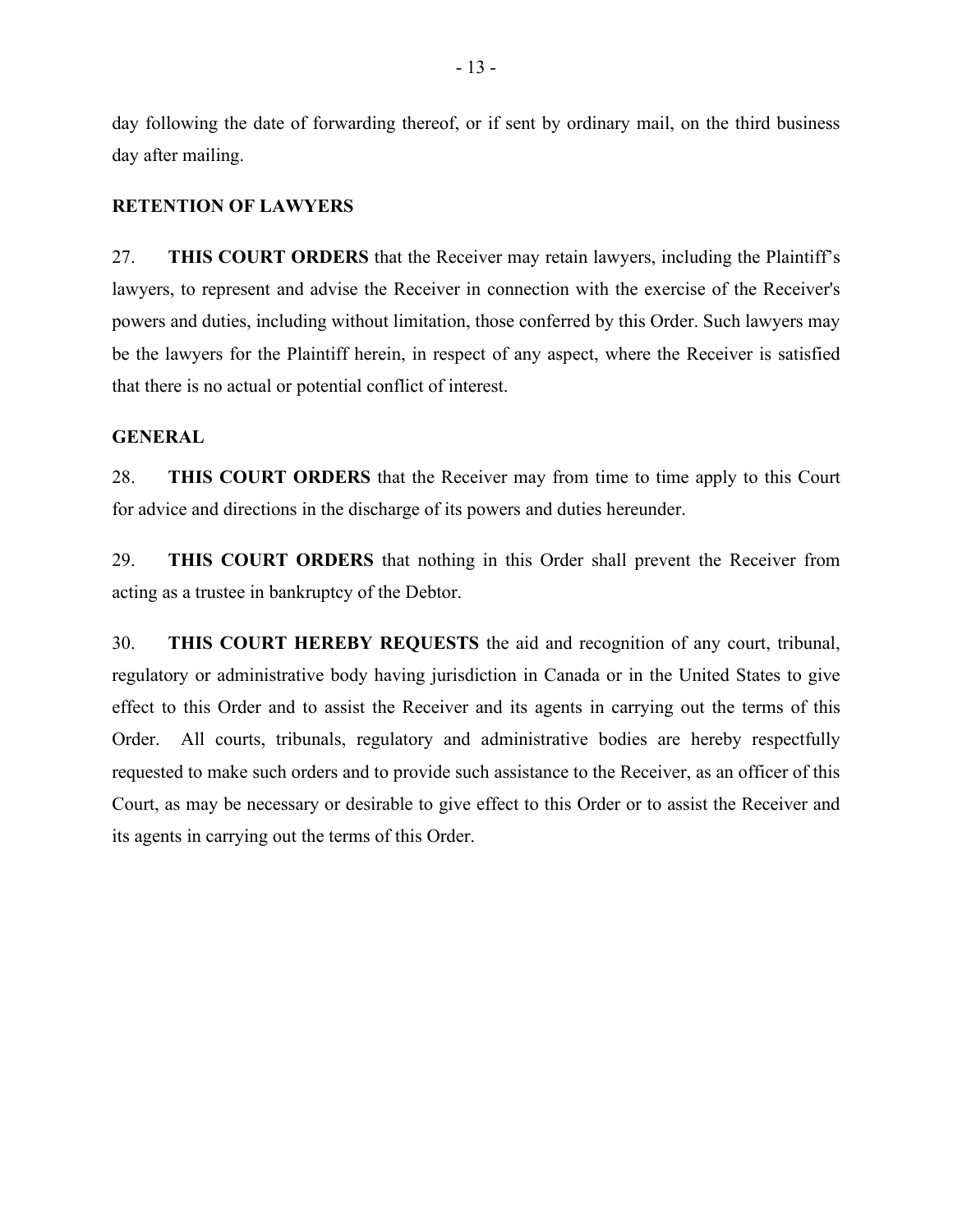31. **THIS COURT ORDERS** that the Receiver be at liberty and is hereby authorized and empowered to apply to any court, tribunal, regulatory or administrative body, wherever located, for the recognition of this Order and for assistance in carrying out the terms of this Order, and that the Receiver is authorized and empowered to act as a representative in respect of the within proceedings for the purpose of having these proceedings recognized in a jurisdiction outside Canada.

32. **THIS COURT ORDERS** that the Plaintiff shall have its costs of this motion, up to and including entry and service of this Order, provided for by the terms of the Plaintiff's security or, if not so provided by the Plaintiff's security, then on a substantial indemnity basis to be paid by the Receiver from the Debtor's estate with such priority and at such time as this Court may determine.

33. **THIS COURT ORDERS** that any interested party may apply to this Court to vary or amend this Order on not less than seven (7) days' notice to the Receiver and to any other party likely to be affected by the order sought or upon such other notice, if any, as this Court may order.

 $\sim$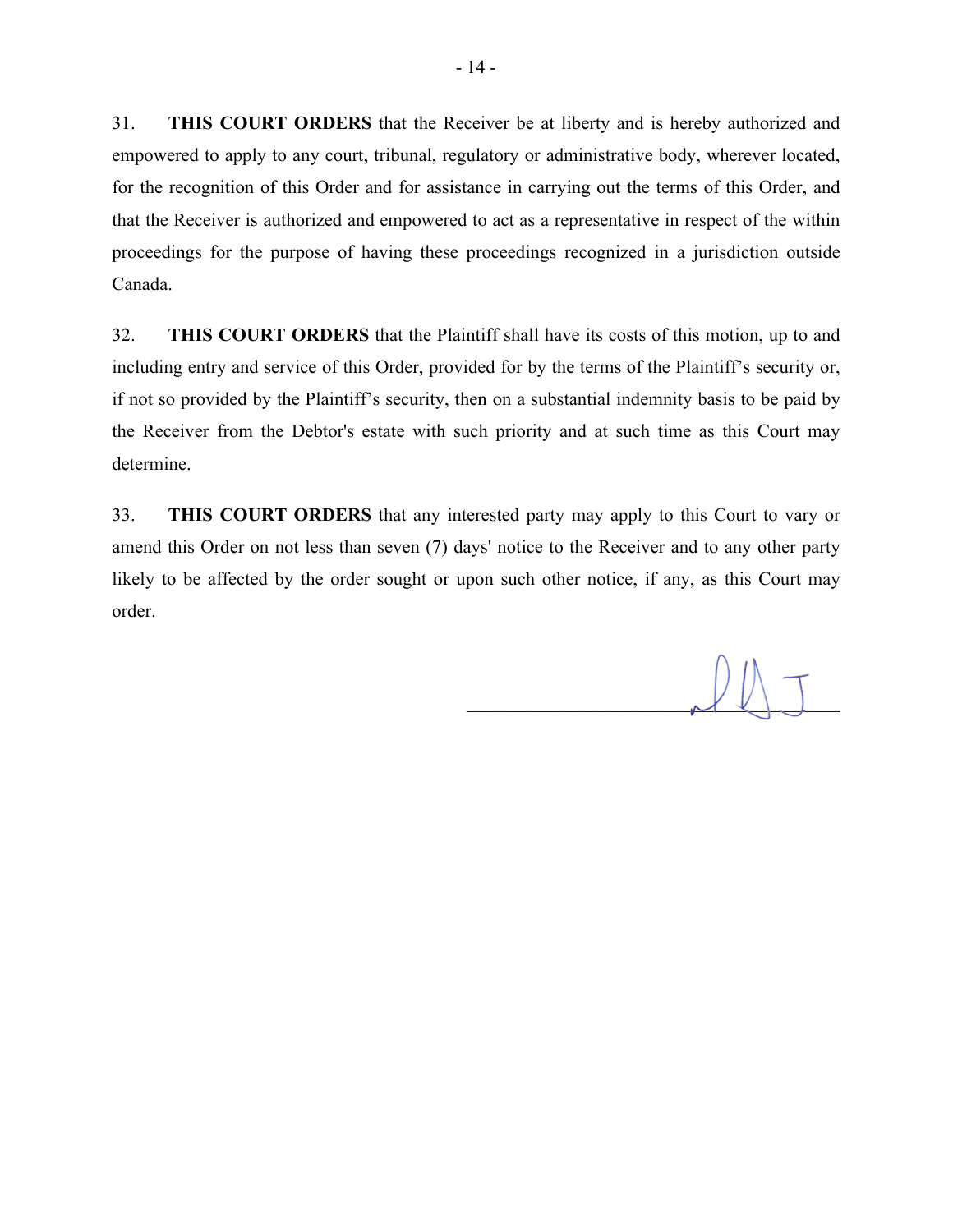# **SCHEDULE "A"**

# **THE PROPERTY**

# **UNIT 101**

## **PIN 27312-0001**

UNIT 1, LEVEL 1, DURHAM STANDARD CONDOMINIUM PLAN NO. 312 AND ITS APPURTENANT INTEREST; SUBJECT TO EASEMENTS AS SET OUT IN SCHEDULE A AS IN DR1802470; MUNICIPALITY OF CLARINGTON

## **PIN 23712-0128**

UNIT 50, LEVEL A, DURHAM STANDARD CONDOMINIUM PLAN NO. 312 AND ITS APPURTENANT INTEREST; SUBJECT TO EASEMENTS AS SET OUT IN SCHEDULE A AS IN DR1802470; MUNICIPALITY OF CLARINGTON

# **PIN 27312-0173**

UNIT 95, LEVEL A, DURHAM STANDARD CONDOMINIUM PLAN NO. 312 AND ITS APPURTENANT INTEREST; SUBJECT TO EASEMENTS AS SET OUT IN SCHEDULE A AS IN DR1802470; MUNICIPALITY OF CLARINGTON

# **UNIT 417**

## **PIN 27312-0074**

UNIT 16, LEVEL 4, DURHAM STANDARD CONDOMINIUM PLAN NO. 312 AND ITS APPURTENANT INTEREST; SUBJECT TO EASEMENTS AS SET OUT IN SCHEDULE A AS IN DR1802470; MUNICIPALITY OF CLARINGTON

## **PIN 23712-0079**

UNIT 1, LEVEL A, DURHAM STANDARD CONDOMINIUM PLAN NO. 312 AND ITS APPURTENANT INTEREST; SUBJECT TO EASEMENTS AS SET OUT IN SCHEDULE A AS IN DR1802470; MUNICIPALITY OF CLARINGTON

## **PIN 27312-0253**

UNIT 175, LEVEL A, DURHAM STANDARD CONDOMINIUM PLAN NO. 312 AND ITS APPURTENANT INTEREST; SUBJECT TO EASEMENTS AS SET OUT IN SCHEDULE A AS IN DR1802470; MUNICIPALITY OF CLARINGTON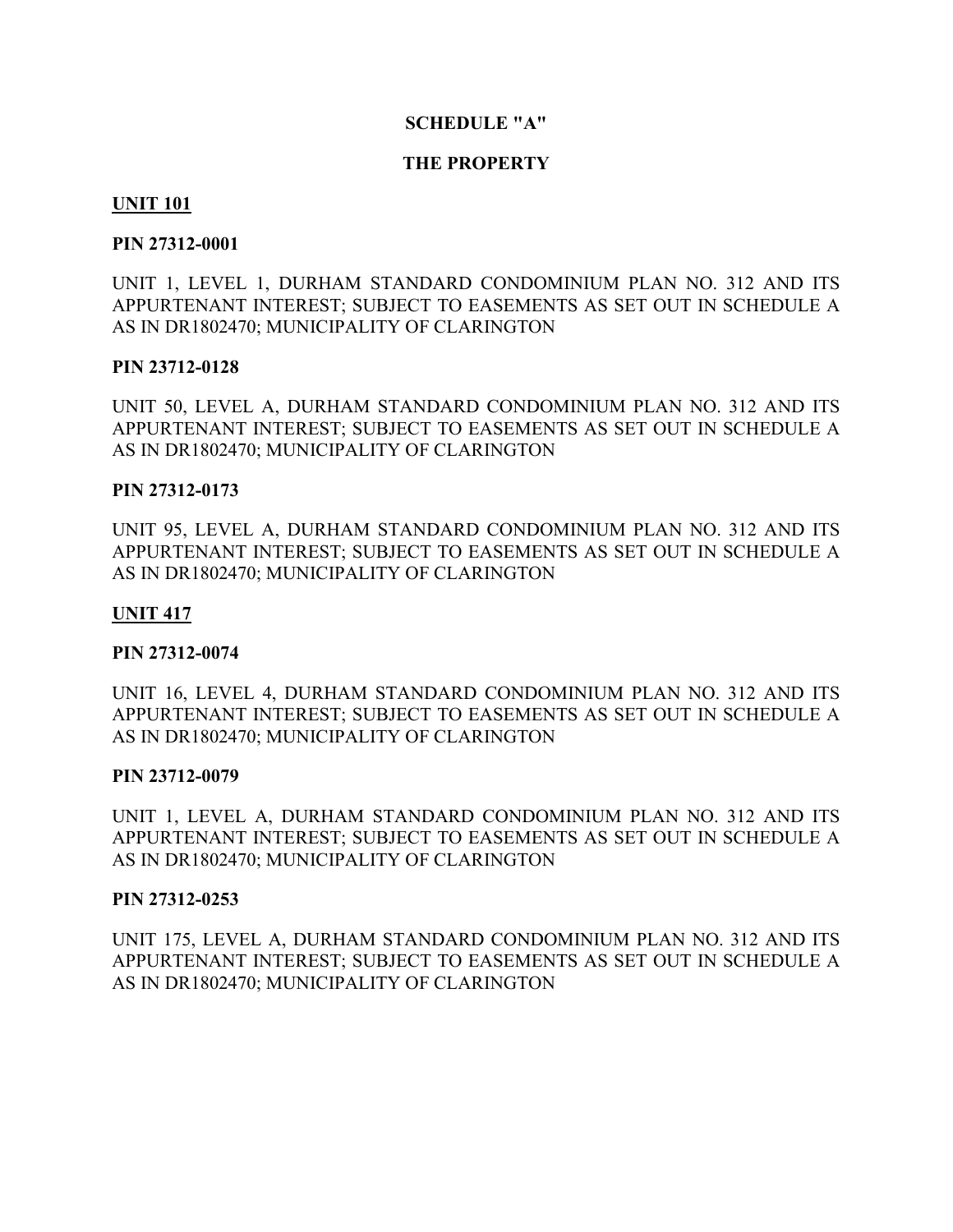#### **SCHEDULE "B"**

## **RECEIVER CERTIFICATE**

# CERTIFICATE NO.

# AMOUNT \$

1. THIS IS TO CERTIFY that BDO Canada Limited, the receiver (the "**Receiver**") over the lands and premises owned by Brightstar Newcastle Corporation (the "**Debtor**") that are municipally known as Units 101 ("**Unit 101**") and 417 ("**Unit 417**") at 21 Brookhouse Drive, Newcastle, Ontario (collectively the "**Property**") appointed by Order of the Ontario Superior Court of Justice (Commercial List) (the "**Court**") dated the  $\bullet$  day of  $\bullet$ , 2020 (the "**Order**") made in a motion having Court file number CV-20-00650557-00CL, has received as such Receiver from the holder of this certificate (the "Lender") the principal sum of \$ being part of the total principal sum of \$\_\_\_\_\_\_\_\_\_\_\_\_ which the Receiver is authorized to borrow under and pursuant to the Order.

2. The principal sum evidenced by this certificate is payable on demand by the Lender with interest thereon calculated and compounded [daily][monthly not in advance on the \_\_\_\_\_\_\_ day of each month] after the date hereof at a notional rate per annum equal to the rate of \_\_\_\_\_\_ per cent above the prime commercial lending rate of Bank of \_\_\_\_\_\_\_\_\_ from time to time.

3. Such principal sum with interest thereon is, by the terms of the Order, together with the principal sums and interest thereon of all other certificates issued by the Receiver pursuant to the Order or to any further order of the Court, a charge upon the whole of the Property, in priority to the security interests of any other person, but subject to the priority of the charges set out in the Order and in the *Bankruptcy and Insolvency Act*, and the right of the Receiver to indemnify itself out of such Property in respect of its remuneration and expenses.

4. All sums payable in respect of principal and interest under this certificate are payable at the main office of the Lender at Toronto, Ontario.

5. Until all liability in respect of this certificate has been terminated, no certificates creating charges ranking or purporting to rank in priority to this certificate shall be issued by the Receiver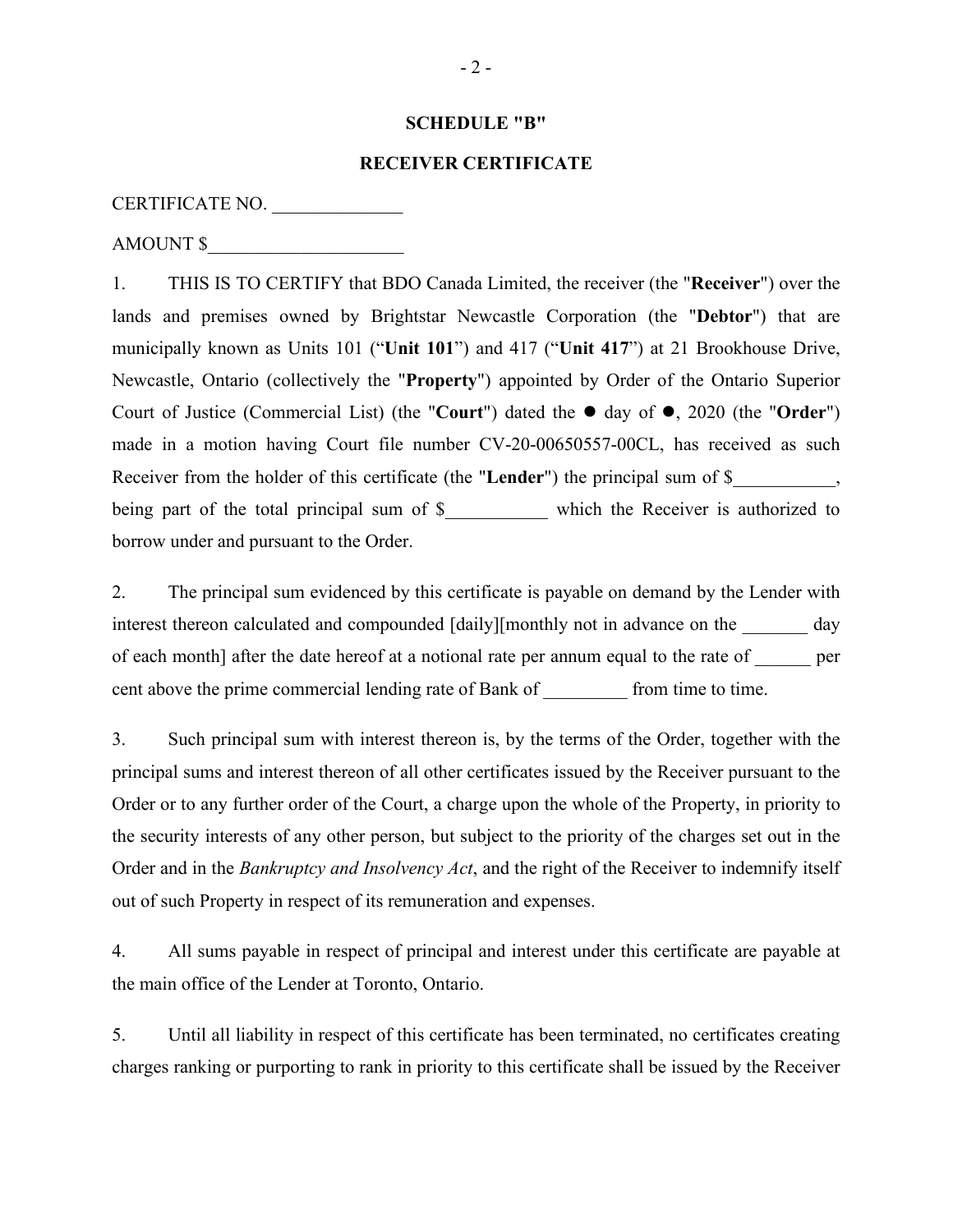to any person other than the holder of this certificate without the prior written consent of the holder of this certificate.

6. The charge securing this certificate shall operate so as to permit the Receiver to deal with the Property as authorized by the Order and as authorized by any further or other order of the Court.

7. The Receiver does not undertake, and it is not under any personal liability, to pay any sum in respect of which it may issue certificates under the terms of the Order.

DATED the day of 3.20.

BDO Canada Limited, solely in its capacity as Receiver of the Property, and not in its personal capacity

Per:

Name: Josie Parisi Title: Senior Vice-President

robapp\6261200.1